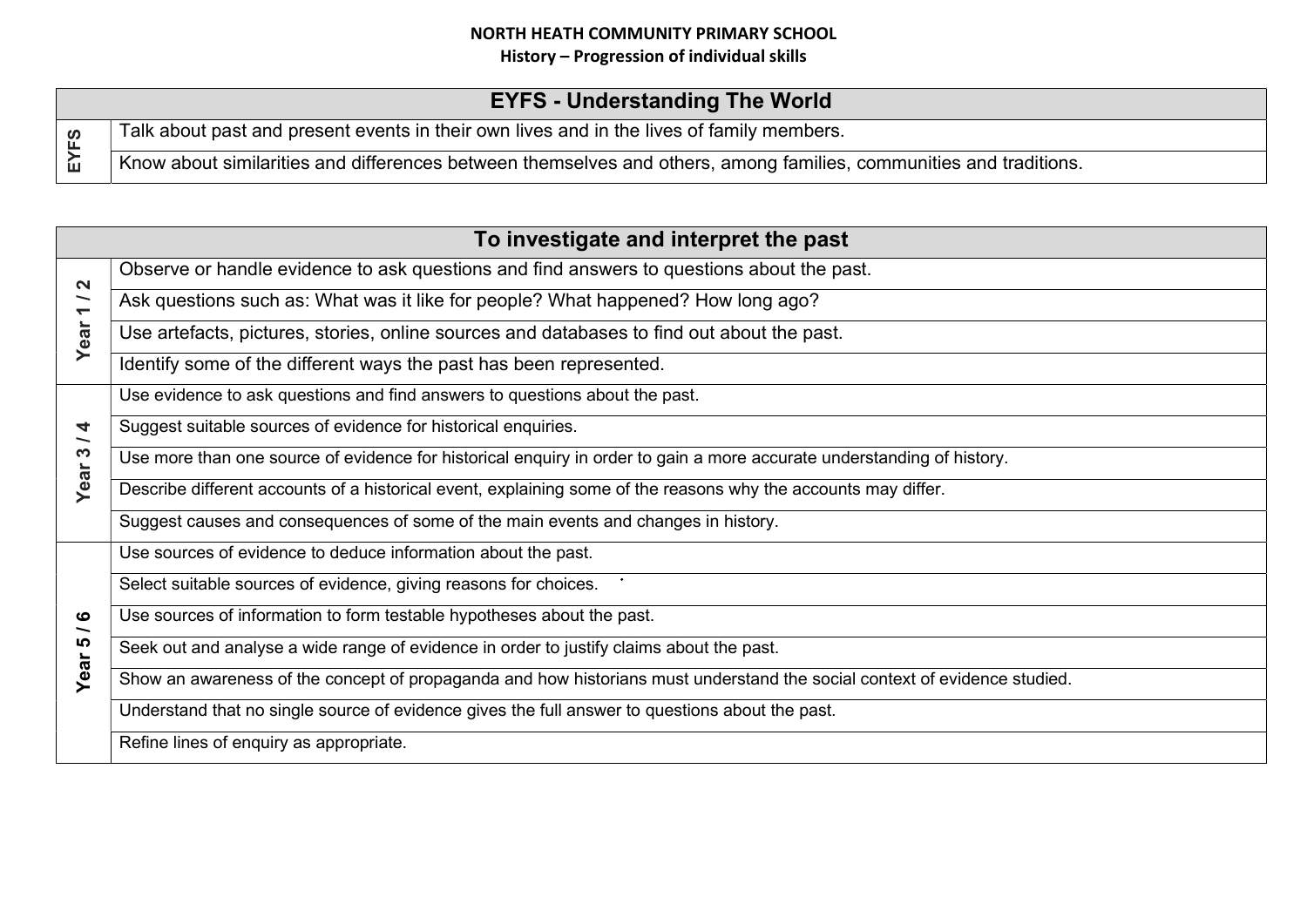## NORTH HEATH COMMUNITY PRIMARY SCHOOL History – Progression of individual skills

| To build an overview of World History |                                                                                                                                   |  |
|---------------------------------------|-----------------------------------------------------------------------------------------------------------------------------------|--|
| 1/2<br>Year                           | Describe historical events.                                                                                                       |  |
|                                       | Learn about significant people from the past.                                                                                     |  |
|                                       | Recognise that there are reasons why people in the past acted as they did.                                                        |  |
| 4<br>က<br>Year                        | Describe changes that have happened in the locality of the school throughout history.                                             |  |
|                                       | Give a broad overview of life in Britain from ancient until medieval times.                                                       |  |
|                                       | Compare some of the times studied with those of other areas of interest around the world.                                         |  |
|                                       | Describe the social, ethnic, cultural or religious diversity of past society.                                                     |  |
|                                       | Describe the characteristic features of the past, including ideas, beliefs, attitudes and experiences of men, women and children. |  |
| ဖ<br><u> ဟ</u><br>Year                | Identify continuity and change in the history of the locality of the school.                                                      |  |
|                                       | Give a broad overview of life in Britain from medieval until the Tudor and Stuarts times.                                         |  |
|                                       | Compare some of the times studied with those of the other areas of interest around the world.                                     |  |
|                                       | Describe the social, ethnic, cultural or religious diversity of past society.                                                     |  |
|                                       | Describe the characteristic features of the past, including ideas, beliefs, attitudes and experiences of men, women and children. |  |